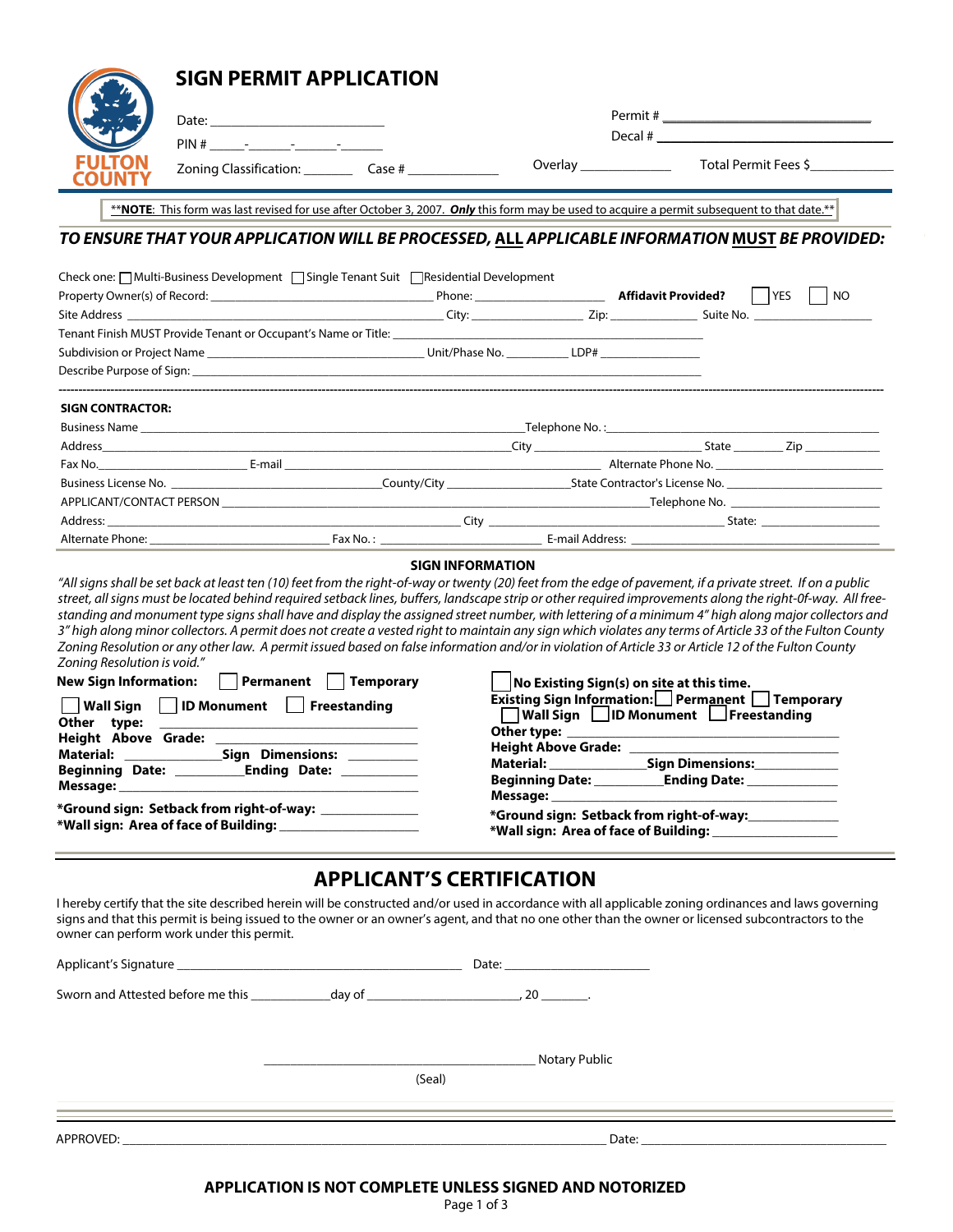## **MINIMUM SIGN PERMIT APPLICATION**



Department of Environment Community Development 5440 Fulton Industrial Blvd. Atlanta, GA 30336 404-612-2880 Fax 404-612-0101 www.fultonecd.org

Sign Permit Application Package\* shall consist of:

- One Completed application form for each sign, signed **and** notarized, form **must** be completed with **all** the required information
- One Completed Owner's Affidavit, signed and notarized
- One Site Plan drawn to scale, no larger than 11"X17" in size, showing property boundaries with geographic information (survey) and graphically depicting the sign in the location proposed, with dimensions and geographic information from all boundary lines to the sign, and showing all other improvements on the site; including, but not limited to buildings, parking lots, landscape strips, buffers, easements, setback limits, north arrow, name of street, street address, Land Lot and District, etc.,

AND,

For Ground Signs: ID Monuments, Free Standing Signs:

- Front and side elevation(s) of sign with dimensions
- Drawing of proposed sign area, with calculations
- Picture of all existing sign(s) referring to the business, if applicable
- Indicate sign material and color
- Indicate whether illumination is (Direct) or (Indirect)

For Wall Signs:

- Building elevation with dimension (not including the roof)
- Front and side elevation(s) of sign with dimensions
- Drawing of proposed signs, with dimensions and calculations
- Pictures of existing sig(s) referring to the business, if applicable
- Indicate sign material and color (no exposed neon)

For Temporary Signs:

- Site plan as described above is **not** required
- Sign Contractor information is **not** required
- Drawing of proposed sign with dimensions **is** required

\* A minimum of two (2) completed packages, per each sign application required

Last revised: 1/31/2008

## **APPLICATION IS NOT COMPLETE UNLESS SIGNED AND NOTORIZED**